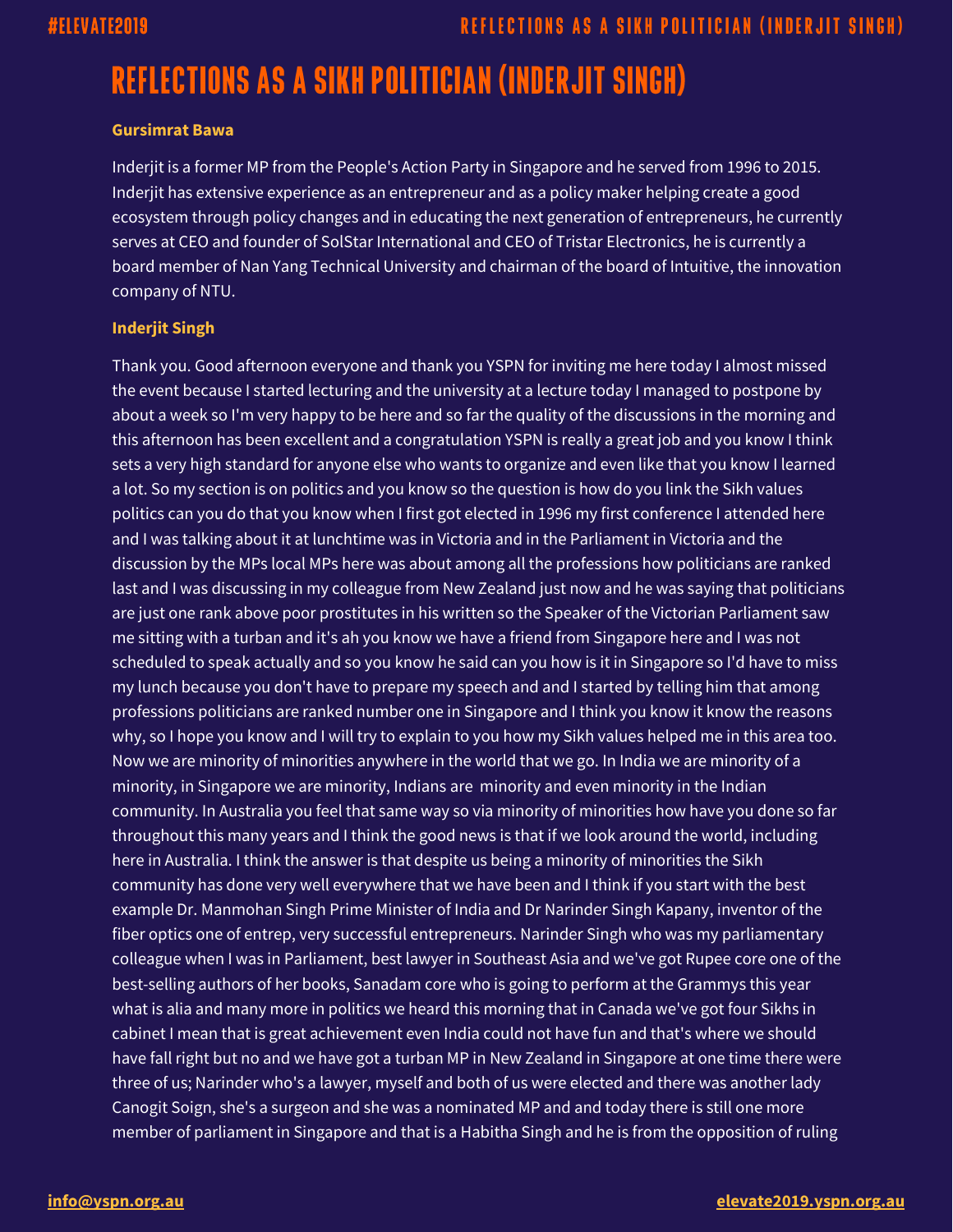party but he's a leader of the main opposition party in Singapore and he's still in Parliament and we wish him well although you know I'm gonna campaign for my party but you know I wish him well. So you know when when I was actually you know I explained my a bit of my experience when I was being put up as a potential candidate for the 1996 election in Singapore, Narinder was already in Parliament and we were attending a deepali function then the Indian Muslim community cornered our prime minister Goh chok Tong I was with him going around and they say Prime Minister we don't have an Indian Muslim in Parliament can you put Indian Muslim in there that was before the elections announced and the prime minister told them no no no we don't choose people by representation, you see if you do that we only need half a Sikh in Parliament and but I'm gonna have two and we choose them based on their capability they're only twelve thousand Sikhs in Singapore, not like the fifty thousand like what you have down here, it's a very small community but I think you know in Singapore over the years not just politicians but we have got many very successful leaders in various fields whether they were in the military or whether they were in the police force in the professions you know and so on to you know we able to succeed despite being such a small community and and and why it was that possible so maybe a bit of my background and I'll try to link back to you know how you know as a Sikh personal practice Sikhy, you know a I manage to do politics without having to compromise what my value system. I did 20 years, I did four terms I almost got into the fifth um but I refused and because I think I had done my my service and I explained what I mean by that in a while but you know my voter base was 80% Chinese you know why I did not get voted in a place where I had major Sikhs, most of my voters were Chinese. I maybe had point something percent Sikhs and I had Indian's and Malays, but you know I managed to get their trust and their support and win four elections and I continue to serve and I was actually serving together with our prime minister I was in the same team as a prime minister in a prime minister in Ang Mo Kio GRC. Now the core message I want to deliver to our young who are sitting down here is that each one of us who has the capacity and each one of us who's got the capability we need to be more engaged in the society that we live in no matter where in which part of the world we are, not just serve your own community but serve the society at large and I think that is a universal value that we learn from Guru Nanak and all our gurus that you know we should carry to any community that we go and, and this is how we must be viewed not just among ourselves but the rest of people in the society in, in my case in singapore we are multi racial majority seventy five percent are chinese and other races we are very small but you know they still have seen us as very valuable citizens who are able to contribute and continue to look out for us to support them.

So the question is you know can Sikhs a distinct community that practices you know our core values very different and we had many examples of even though how different we look they have succeeded in their careers in entrepreneurship in the professions and so on so can we can we practice Sikhi? Can our values be translated into, into politics and and and then yet for us to be successful and you know most importantly for us is a being so small around the world about maybe thirty million of us and it's such a small is that you know how can we do our part individually to to get the respect of everyone else so that we can practice our religion and we can practice our practices and our children will have a great future it becomes our responsibility to project that kind of image so that the next generations will also have an easier time than our previous generation who were very tough time integrating into the places that that we get into. Now so let me share the five areas of politics of the key and then relate them to politics and how I practice them in Singapore because let's say I have lacks experience and I looked at politics in Singapore as a national service rather than as a career and before I entered into politics I actually was already a student leader, I was a community leader I had served my community as a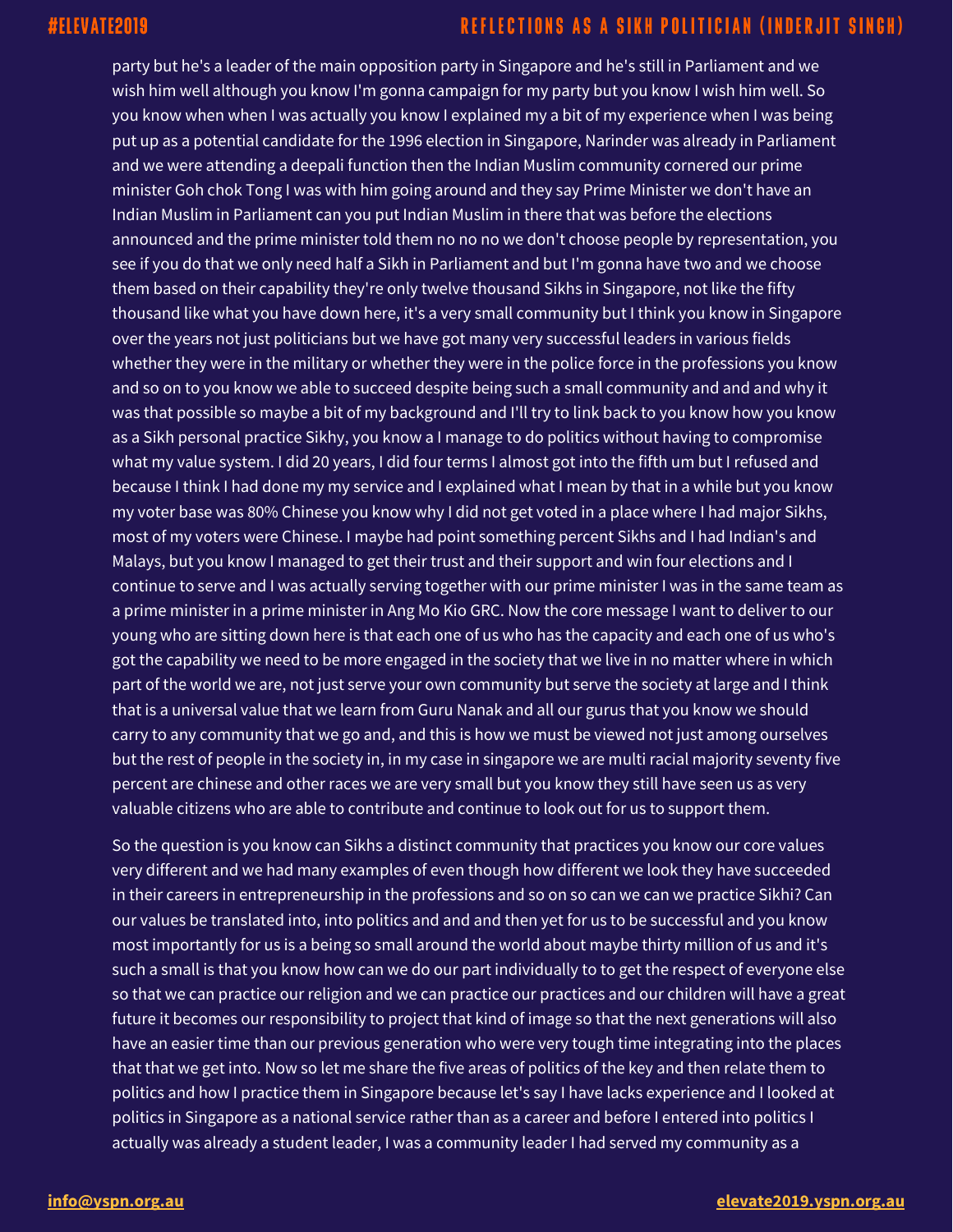volunteer and all my residents in my area and and so when the opportunity to get into Parliament came about which was not something that I asked for by the way I was asked to come into politics and I saw it as an opportunity to do a lot more than what I could do as a community leader that if I entered Parliament I could do a lot more for Singaporeans I could do a lot more for the Sikh community and so when I was invited I took it as an opportunity to do a national service at a wider and a bigger level and so I chose it so let me relate to the five; first courage, [09:43 Inaudible] second the spirit of [09:47 Inaudible] a positive attitude never say die and we heard just now we always we are gonna face problem always and therefore I personally believe and I'm an entrepreneur more than I'm a politician actually is that there's no problem that cannot be solved every problem that we face in life can be solved just that you know the solutions may not be what you thought you know but just good soft bomb savour seven leader we heard about that today and therefore politics is a natural extension of Silva another form of say we are not just doing good water a public service duty all of us have a duty to represent the community in policymaking and finally project the community as a responsible citizen of the country so six as responsible citizens of Singapore of Australia even as my fellow panellists or share with you standing for election is not an easy task I had to convince 80% of Chinese who did not know me before I enter into politics to work for me that requires a lot of courage and and in also enter into Parliament first you have to win the elections to win the elections you really have to promise a lot of things and when you promise this thing you have to deliver you must have the confidence and the courage to announce and to end what you want to do and then later on to work hard to go and deliver those things that you want to do and then of course these days is a lot more tougher than when I started social media there's going to be a lot of fake news whatever you say or do people will amplify make it sound very bad and therefore it will discourage you you must have back attic should go beyond what you read on the social media believe in yourself and that will help you succeed so this first survival exactly know that I am willing to fight any big battle and I'm confident to win so that's courage second part about courage is when I enter Parliament was my willingness to stand up and fight for the issues that I believed in now I came from from the ruling party the ruling party had always had an absolute majority in fact for me for our first 30 years it was 100 percent seats were ruling party via no opposition seats at all by the time I came into Parliament there were two elected single seat of opposition members and then the rest of us were you know elected from the ruling party set but so therefore opposition could not do an effective job me representing the people so I played the role of an opposition and I was viewed as a tougher opposition than the real opposition in Parliament so which means I had to stand up and fight and on many issues that I believe in the end and that brings me to the second value and that is a spirit of Caracalla that no problem there's no problem that cannot be solved so many a times I stood up and I battled many of the heavyweight ministers and also Prime Minister who was my colleague because I'm on the same team as him but also he was a prime minister and and and and I fought them on many issues that II believed in for example we had a system of early streaming in primary schools at the age of nine they start streaming children into different streams according to how did i in the examination in primary that determine the rest of your life you know whether they go to a slower stream or faster stream but we know children develop at different phases so I spend almost about 15 years battling the government on this and every time when I battle administers I of course got bruised I know they used to ridicule me and and did a lot of thing but that I did not give up the spirit of Tecla some years later they change and they finally have to change so don't give up second example was on the economic growth policy of Singapore I had devised a term that's called growth at all costs policy in Singapore which I thought was very damaging because the government was just growing the economy leaving people behind I believed in an inclusive growth

### **[info@yspn.org.au](mailto:info@yspn.org.au) [elevate2019.yspn.org.au](https://elevate2019.yspn.org.au/)**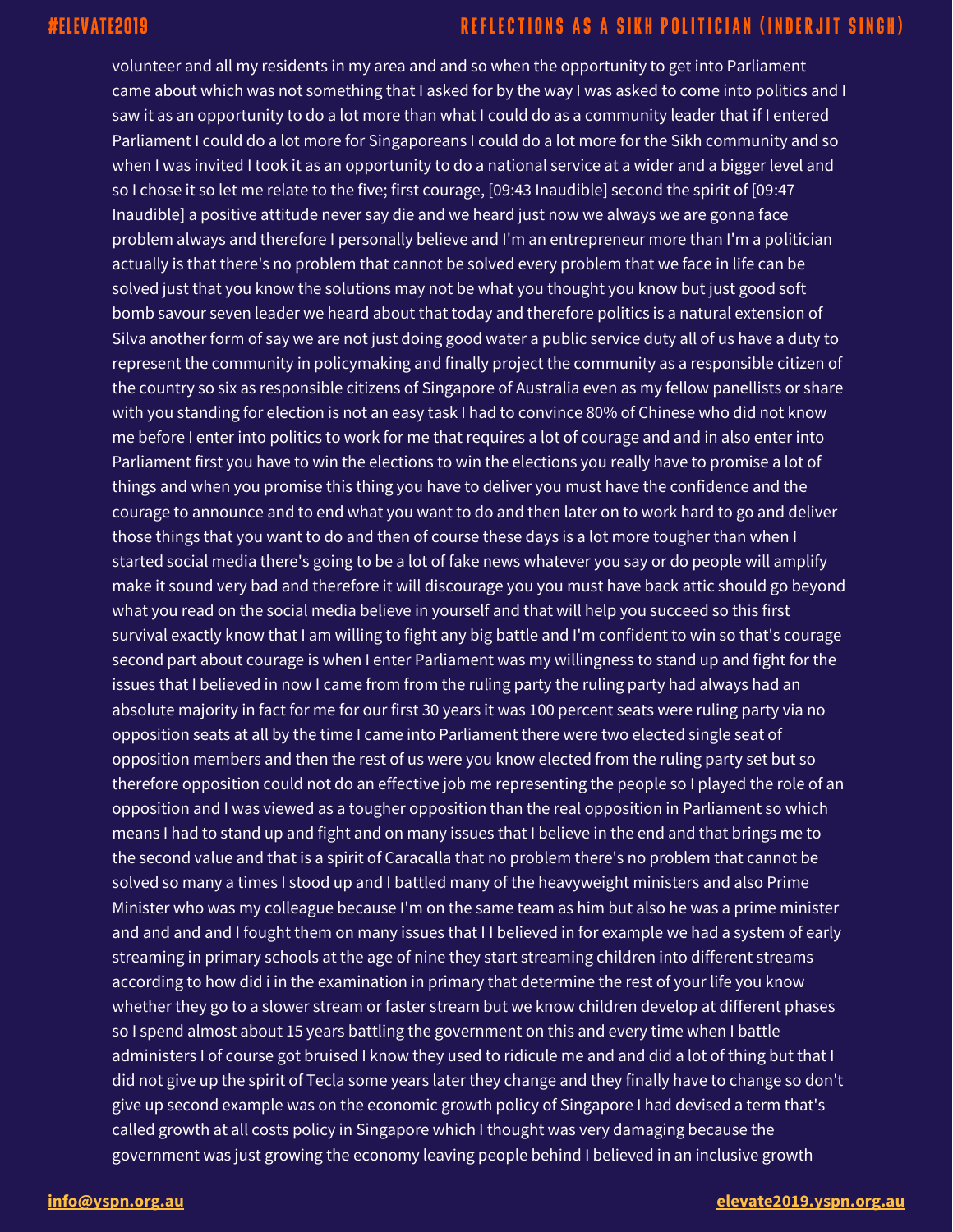strategy similarly when I talked about isn't the reply from the finance minister first a prime minister and then someone who was the next finance minister was there's no such thing we can control growth has to grow on their own after 2011 election when they got a bit and quite badly in elections they came back in the next budget speech say yes from now onwards we're gonna focus on inclusive growth economic strategy so it took me about 10 over years to fight this battle never give up to decline the third value saver sovereign leader and and and therefore politics is a natural extension of policy now why is why as we organize in this conference this is so server to the youth and the Sikhs in Australia and we heard this morning many times sever is not just doing the same and Katara's we can serve the community in many ways and our gurus taught us not to just serve the community but society humanity at large so each one of us should contribute in whichever way we can as I mentioned before I started as politics I was serving is a community leader and then in 96 I got into into Parliament and I and I saw it as an opportunity to serve our community at a wider level and and and do a lot more things that I believed I didn't need it to be done for our citizens so what I don't it did for Sikh community at that time was which that brings me to the fourth is duty is dead Punjabi if you see what's happening in Singapore today is recognized as an official mother tongue language when I was growing up I was forced to learn either Chinese Tamil normally we have to learn English is our main language and we have to learn a mother tongue but the government never recognized these for many years about 20 years ago our community leaders managed to get some recognition but no funding from government and so the government actually you know still did not fully believe in it so this is one thing that I spend a lot of time again battling inside and outside Parliament finally in 2007 we got the approval to be fully recognized and to be fully funded by the government so this is not duty I thought you know I have to do now we grapple with and therefore you know that if you have the capacity and capability please come forward and do this and you can achieve some of these things after September 11 our Sikh community faced big problems because of how we look and one of the big issues that appeared in Singapore was caring of kirpan who are caring around our police officers stopped people who were caring good one and so because people did not understand what it means for us so because of I I was there I managed to organize a meeting of our community leaders all the security agencies in Singapore and we got approval from the government to carry based based on some specification and finally you know we have 70 Edoras in Singapore we actually for 12,000 Singaporean that's six there's too many but but I'm image to better the government to get one more piece of land in the western part of Singapore that is currently lacking but we had something else in mind as community leaders I spend a lot of time that are completely is that we want to do more things and Jessica Dora we need to build a city hub welfare there 100 all folks that are living in different all folks from Singapore some in the Muslim all folk from some in the Christian all folks home and some in the Buddhist all folks on if we can create one like that in a place where yourself at the Torah VM longer you know we can do a lot youth camps you know yes new top spot servants of you the good news is the government is gonna allocate as this line very soon it is bigger than any piece of land that companies currently owns in Singapore so we will start that project very soon Mel and I are working on this project we will take us a few years but we're gonna build there so I think you know these are examples of what we can do you know as a duty to come forward in any level of policymaking that you can because if we did if I was not there after that winter was not there the government would not know who we are twelve thousand I hear many times even the Indian communities for ten percent the politicians I'll tell you it the Indian word is not important to us so why would they care and they will not be bothered to get into the depth of our issues so it's really up to us to surface some of these things you really want to solve those problems and that we've let me face and then those things that we want to do and finally my fifth you know value is projecting six and